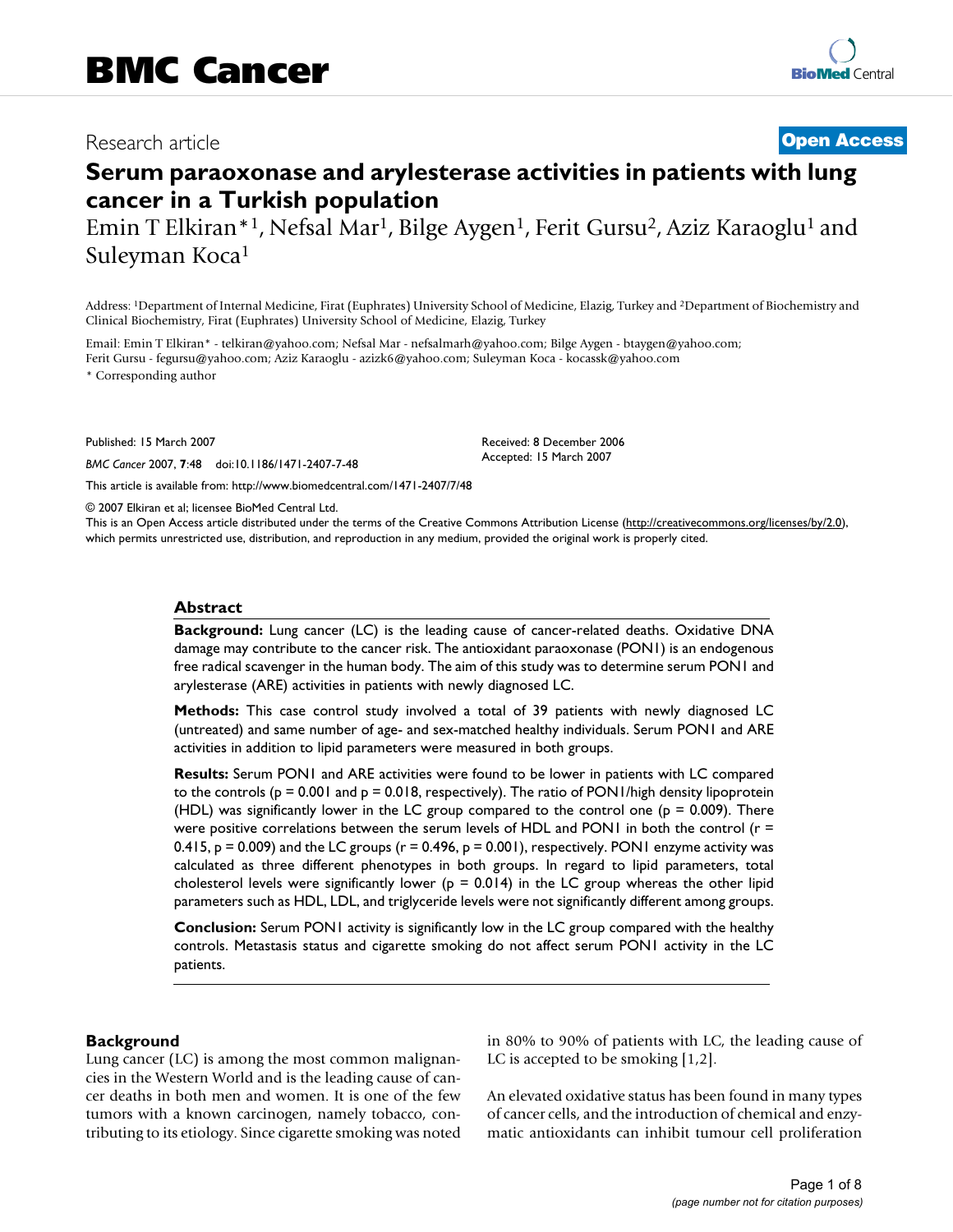[3]. High doses and/or inadequate removal of reactive oxygen species (ROS) result in oxidative stress, which may cause severe metabolic malfunctions and damage to biological molecules including DNA [4]. It is well known that oxidative stress induced by environmental carcinogen exposure may affect cellular functions in various pathological conditions, including cancer [5,6].

Human serum paraoxonase (PON1) and arylesterase (ARE) are esterase enzymes that have lipophilic antioxidant characteristics. Serum PON1 binds to high density lipoprotein (HDL) and contributes to the elimination of organophosphorus compounds, such as paraoxon, and carcinogenic lipid soluble radicals from lipid peroxidation. PON1 is one of the endogenous free-radical scavenging systems in the human body [7-9]. Serum PON1 together with ARE have been demonstrated to function as a single enzyme [10]. PON1 activity varies widely among individuals, partly related to polymorphisms. The PON1 gene has two common coding region polymorphisms [11]. A genetic polymorphism of PON1 activity determines high versus low paraoxon hydrolysis in human populations [12]. PON1 also has ARE activity, which does not exhibit activity polymorphism and can therefore serves as an estimate of enzyme protein [13]. Human serum PON1 shows neither age-related change in activity nor gender differences [14]. However, diet, cigarette smoking, acute phase proteins, and pregnancy affect serum PON1 levels and activities [15-17]. Reduced PON1 activities have been reported in several groups of patients with diabetes mellitus, hypercholesterolemia and cardiovascular disease who are under increased oxidative stress [18,19]. There are relatively few studies on in PON1 activity in cancer. Serum levels of PON1 were lower in patients with pancreatic or gastric cancer than in healthy controls in two case-control studies. Despite these initial findings, the interaction of serum PON1 levels with cancer is not completely known [15,20,21]. It has been emphasized that PON1 polymorphisms might contribute to the increased risk of cancer in associated with pollutants and other environmental chemicals [22].

The aim of this study was to investigate the activity of serum PON1 in patients with LC, compared to that of healthy controls, and to investigate possible alterations in relation to the stage and type of LC.

# **Methods**

## *The study population*

This case-control study was conducted at the Department of Internal Medicine of the Firat (Euphrates) University Hospital setting in Elazig, Turkey, between December 2004 and June 2005. A total of 44 patients were admitted during the period. However two of them were excluded from the study due to history of taking antilipidemic drug,

three of them were also not eligible for the study due to history of taking chemotherapy. The remaining 39 patients with previously untreated, histopathologically verified newly diagnosed as of LC and 39 age- and sexmatched healthy volunteers were enrolled into this study. Informed consents were obtained from patients prior to the study. The study protocol and the procedures were approved by Firat University Local Ethical Committee, and all subjects were recruited upon obtaining informed consent. Subjects' history and physical examinations were documented. The diagnosis of LC was based on histopathologic findings. Nine out of 39 patients were small cell LC, 16 were squamous cell LC, 14 were adenocarcinoma type. Cases either study group or control, who had pathologies that could cause secondary lipid disorders, cardiovascular diseases, diabetes mellitus, renal failure, chronic infection and inflammation, alcohol abuse, and those who used antilipidemic and antioxidant drugs were excluded from the study. Additionally, LC patients with previously performed chemotherapy, radiotherapy and surgery were also excluded from the study.

## *Serum samples*

Blood samples were collected in tube (BD diagnostics-preanalytic systems, UK) at 0800–0900 A.M. after 8–12 hours of fasting. Professional staff performed venipuncture, using vacutainers to obtain 10 mL of whole blood. Since calcium EDTA inhibits PON1 activity, calcium EDTA containing tubes were not used for collecting serum samples. The samples were centrifuged at 3500 rpm for 5 min. and serum samples were stored at -20°C until assayed.

Serum levels of total cholesterol, triglyceride, HDL-cholesterol and low density lipoprotein (LDL)-cholesterol were determined by means of an Olympus AU 600 autoanalyzer (Olympus Optical Co., Japan) using commercially available assay kits. Serum total cholesterol, triglyceride, HDL-cholesterol and LDL-cholesterol levels were measured at the same day that the blood was collected.

## *Assay of serum paraoxonase and arylesterase activities*

Paraoxonase activity was determined spectrophotometrically using paraoxon (O, O-diethyl-o-p-nitro-phenylphosphate; Sigma Chemical Co) as the substrate and measured by increases in the absorbance at 412 nm due to the formation of 4-nitrophenol as already described [23]. Briefly, the activity was measured at 25°C by adding 50 μl of serum to 1 ml Tris-HCl buffer (100 nM at pH 8.0) containing 2 mM CaCl2 and 5.5 mM of paraoxon. The rate of generation of 4-nitrophenol was determined at 412 nm with a spectrophotometer (Techcomp 8500 II UV/VIS, China). PON1 activity is expressed in U/l serum. One unit of PON1 activity was defined as 1 nmol of 4-nitrophenol formed per minute under the above assay conditions.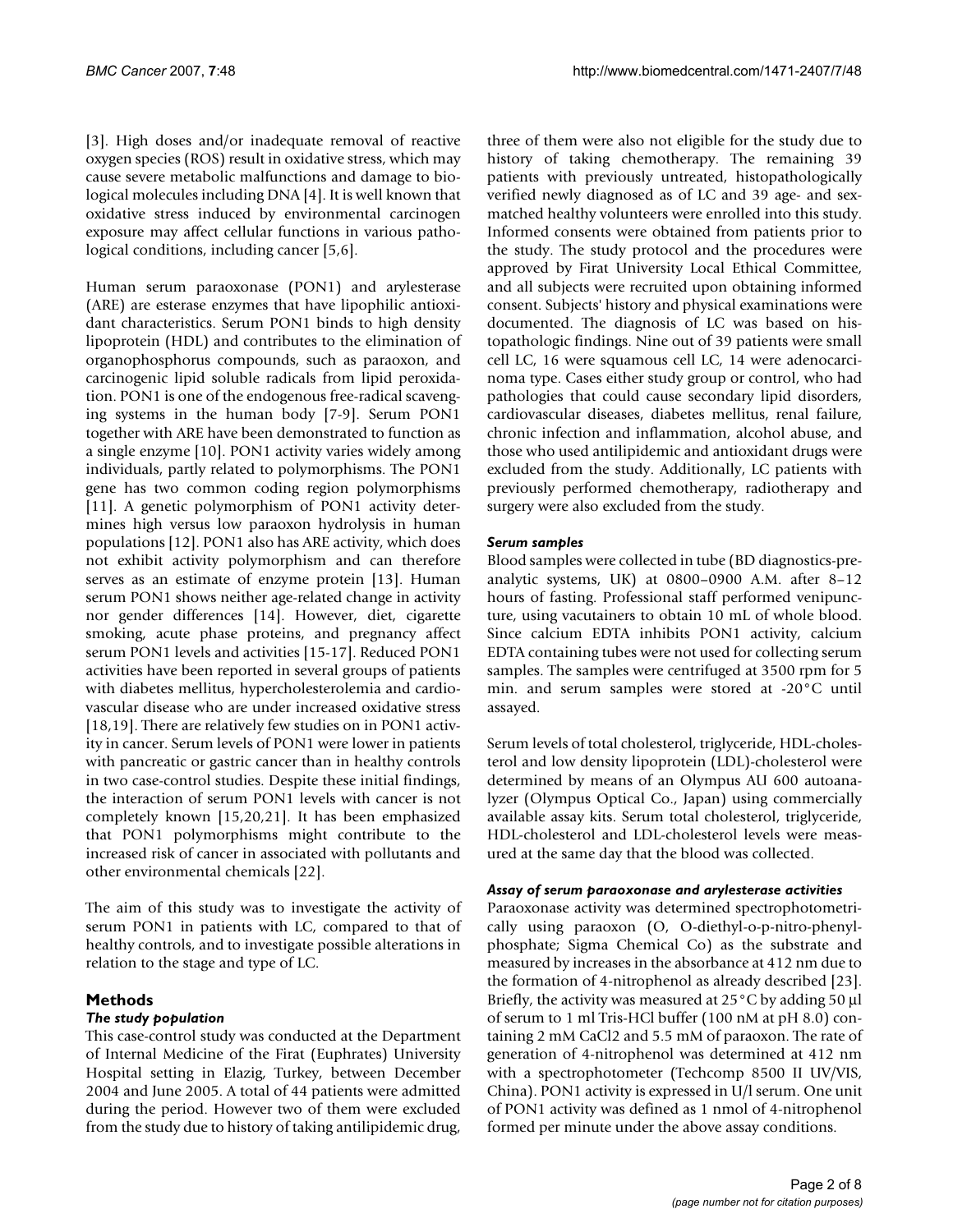Arylesterase activity was also measured spectrophotometrically using phenylacetate (Sigma Co, London, UK) as the substrate. The phenol formed after the addition of a 40-fold diluted serum sample was measured spectrophotometrically at 217 nm following an established procedure [24]. The activity of ARE was expressed in kU/l serum. One unit was defined as the enzyme quantity that disintegrates 1 nmol phenylacetate per minute.

#### *The phenotypic distribution of paraoxonase*

The phenotypic distribution of PON1 activity was determined by the dual substrate method. Three phenotypes were determined in the study groups by taking the ratio of PON1 activity to arylesterase activity. The ratio of hydrolysis of paraoxon in the presence of 1 M NaCl (salt-stimulated PON1) to the hydrolysis of phenylacetate was used to classify individuals to one of the three possible phenotypes; AA (homozygote low activity), AB (heterozygote activity) and BB (homozygote high activity) [25]. Phenotype of PON1 activity according to the PON1/ARE rate was also performed individually for each group and three different phenotypes were determined for each group. The PON1/ARE rates of LC patients were considered as: 0.56– 1.55 AA, 1.56–3.10 AB and 3.11–4.66 BB phenotypes, respectively. The PON1/ARE rates for the control group were considered as: 0.94–1.14 AA, 1.15–2.28 as AB, 2.29– 3.50 as BB phenotypes, respectively.

## *Statistical analysis*

Statistical analyses were performed using the SPSS software package, version 10.0 for Windows. Clinical laboratory data were expressed as mean  $\pm$  standard deviation. Mean values were compared between patients with LC and healthy individuals by Student's *t* test. Mann Whitney-*U* test was used to assess the mean differences between smoker LC patients and smoker control, and between metastatic and nonmetastatic LC patients. The Pearson's correlation analysis was used to assess the relationship between PON1 activity and HDL cholesterol levels. The analysis of variance (ANOVA) test was used to compare biochemical parameters among small cell carcinoma, squamous cell carcinoma and adenocarcinoma.

Stepwise multivariate linear regression analyses (with 95% confidence intervals) were performed by considering the PON1 activity as the dependent variable. The possible associations between serum PON1 and independent variables (total cholesterol, HDL cholesterol, triglyceride levels, stage of disease and metastasis status) were followed. A value of *p* < 0.05 was considered as statistically significant.

## **Results**

The demographic features and biochemical parameters of LC patients and controls are presented in the Table 1. Out of the 39 patients with LC, 38 (97%) of the patients were males and 1 (3%) was female. The mean age was 64.4  $\pm$ 8.9 years (range, 50–85 years). Thirty had non-small cell LC (16 squamous cell LC, 14 adenocarcinoma type), nine had small cell LC. Patients were staged according to the American Joint Committee on Cancer (AJCC) staging system. Nine patients had stage II disease, 10 had stage III and the remaining 20 had stage IV disease. The control group was consisted of 39 healthy individuals, 38 males and 1 female with mean age of  $64.05 \pm 8.6$  years (range, 50–85 years). The mean age and sex distribution were similar in both groups. In addition, there was no difference in race among groups. The mean serum PON1 activities were  $395.8 \pm 116.6$  U/mL and  $252.7 \pm 104.4$  U/mL in the control group and in the patients with LC, respectively. When compared to healthy controls, serum ARE activity were lower in patients with LC which was statistically significant (Table 1). Serum HDL cholesterol, LDL cholesterol and triglyceride levels were not significantly different among groups. Although not statistically significant, the HDL cholesterol levels, serum HDL level and PON1 activity were lower in LC patients. The PON1 activity was standardized with HDL concentrations (PON1/ HDL ratio). It was found that the standardized PON1 enzyme activity was significantly lower in the LC patients  $(8.1 \pm 2.9)$  as compared with controls  $(9.8 \pm 2.9; p =$ 0.009). The serum total cholesterol level in patients with LC was significantly lower compared with healthy subjects ( $p = 0.014$ ) (Table 1).

There was no statistical difference between the biochemical parameters among small cell carcinoma, squamous cell carcinoma and adenocarcinoma in any stage (Table 2).

It was found in the smoker LC patients that serum PON1 and ARE activities was significantly lower compared with smoker controls. Serum PON1 activity in the smoker LC patients was markedly lower ( $p < 0.001$ ) than that of the smoker control subjects. Similarly, serum ARE activity in the smoker LC patients was lower. Serum ARE activities were  $175.3 \pm 48.7$  U/L and  $143.6 \pm 57.3$  U/L; in the smoker control subjects and in the smoker LC patients, respectively ( $p = 0.025$ ). In the smoker control subjects, serum HDL cholesterol levels were significantly higher (p < 0.001) than that of the smoker LC patients (Table 3).

As shown in the Table 4, no statistically significant differences were observed in serum PON1 and ARE activities between metastatic and nonmetastatic LC patients. Serum PON1 activity was  $259.5 \pm 94.9$  U/mL in the patients with metastatic LC whereas it was  $245.6 \pm 115.7$  U/mL in the patients with nonmetastatic LC ( $p = 0.70$ ). The mean serum ARE activities were 153.9  $\pm$  62.9 U/L and 153.9  $\pm$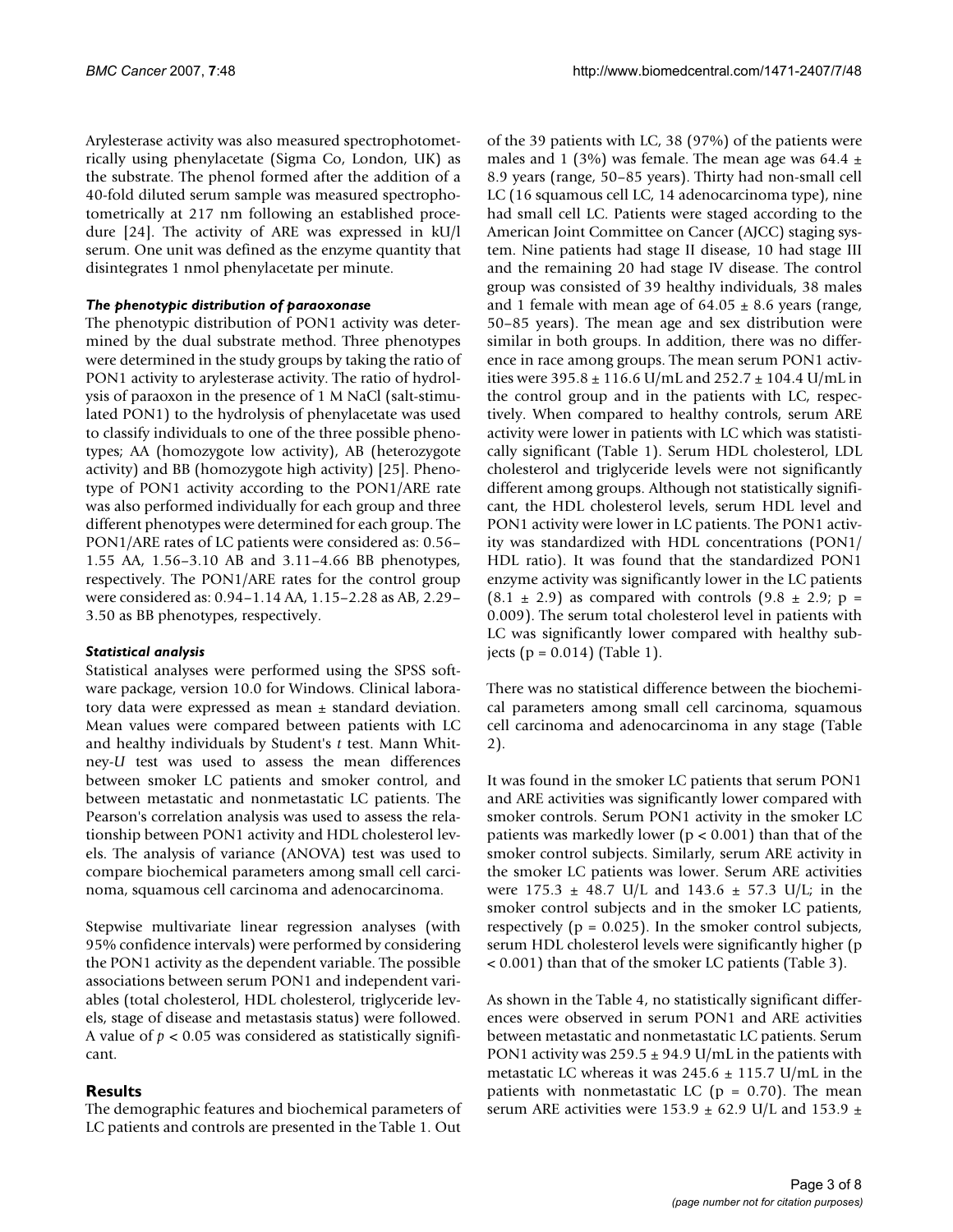|                           | Control group $(n = 39)$ | Patient group ( $n = 39$ ) | P value |  |
|---------------------------|--------------------------|----------------------------|---------|--|
| Age (year)                | $64.0 \pm 8.6$           | $64.4 \pm 8.9$             | 0.861   |  |
| Cigarette smoking (%)     | 64.1                     | 89.7                       | 0.014   |  |
| Total cholesterol (mg/dl) | $193.2 \pm 48.5$         | $165.1 \pm 50$             | 0.014   |  |
| LDL cholesterol (mg/dl)   | $128.8 \pm 35.3$         | $116 \pm 42.4$             | 0.152   |  |
| HDL cholesterol (mg/dl)   | $41.7 \pm 10.9$          | $34.9 \pm 20.8$            | 0.074   |  |
| VLDL cholesterol (mg/dl)  | $32 \pm 16.3$            | $29.3 \pm 11.5$            | 0.393   |  |
| Triglyceride (mg/dl)      | $160.8 \pm 81.7$         | $141.3 \pm 53.9$           | 0.219   |  |
| PONI (U/mL)               | $395.8 \pm 116.6$        | $252.7 \pm 104.4$          | 0.001   |  |
| ARE (U/L)                 | $167.7 \pm 45$           | $137.4 \pm 57.6$           | 0.018   |  |
| PONI/ARE                  | $2.4 \pm 0.6$            | $2.0 \pm 0.9$              | 0.008   |  |
| PON/HDL                   | $9.8 \pm 2.9$            | $8.1 \pm 2.9$              | 0.009   |  |

Values are mean ± S.D. PON1: paraoxonase, ARE: arylesterase

62.9 U/L in the metastatic LC patients and in the nonmetastatic LC patients ( $p = 0.09$ ).

We determined the phenotype distribution of our study groups by taking the ratio of PON1 activity to arylesterase activity. The distribution of paraoxonase phenotypes in LC patients and controls was as follows: AA (homozygote low activity), 36% and 3%, AB (heterozygote activity) 51% and 35%, BB (homozygote high activity) 13% and 62%, respectively. Serum PON1 levels in the individuals with AA, AB, and BB phenotypes in the LC group were lower than the same phenotype individuals in the control group.

There was established positive correlation between serum PON1 activity and serum level of HDL cholesterol (r = 0.496,  $p = 0.001$ ) in patients with LC. Similarly, serum PON1 activity also correlated positively with serum HDL cholesterol level ( $r = 0.415$ ,  $p = 0.009$ ) in the control group (Figures 1 and 2).

Multiple linear regression analysis of the variables was also performed by considering the PON1 as the dependent variable. It was determined that total cholesterol, HDL cholesterol, triglyceride levels, stage of disease and presence or absence of metastasis was not the determining factor for the PON1 activity (Table 5).

## **Discussion**

Reactive oxygen species molecules are highly reactive and can attack almost every cell component, causing further damage to the surrounding tissues. An elevated oxidative stress and free oxygen radicals have been associated with the increased risks of various cancers. End products of lipid peroxidation and scavenging system elements have been thought to play a role in oncogenesis [26-28]. Kaynar et al. studied the activities of antioxidant enzymes and demonstrated that erythrocyte malondialdehyde, nitric oxide, total glutathione levels and erythrocyte superoxide dismutase, catalase and xanthine oxidase activities were significantly higher in patients with LC than in controls. This study indicates significant changes in antioxidant defense system in LC patients, which may lead to enhanced action of oxygen radicals, resulting in lipid peroxidation [29]. One of the lipid peroxidation end products, malondialdehyde level in patients with LC has been found significantly higher than those in controls [30]. Carcinogenic lipid soluble radicals are formed as a result of lipid peroxidation and PON1 binds to these radicals. PON1 has been shown to metabolize lipid-soluble radi-

**Table 2: Serum paraoxonase activity and biochemical parameters in small cell lung cancer adenocarcinoma and epidermoid carcinoma patient groups**

|                           | SCLC $(n = 9)$   | $AC (n = 14)$     | EC (n = 16)       | P value |
|---------------------------|------------------|-------------------|-------------------|---------|
| Total cholesterol (mg/dl) | $158.9 \pm 30.7$ | $170.9 \pm 45.6$  | $163.5 \pm 63.1$  | 0.849   |
| LDL cholesterol (mg/dl)   | $115.4 \pm 26.3$ | $118.2 \pm 41.1$  | $114.4 \pm 52.1$  | 0.971   |
| HDL cholesterol (mg/dl)   | $30.3 \pm 4.3$   | $34.2 \pm 9.9$    | $38 \pm 31.3$     | 0.680   |
| VLDL cholesterol (mg/dl)  | $33.9 \pm 15$    | $27.8 \pm 8.7$    | $28.1 \pm 11.6$   | 0.504   |
| Triglyceride (mg/dl)      | $158.8 \pm 68.8$ | $131.4 \pm 37.1$  | $140.1 \pm 58.2$  | 0.395   |
| PONI (U/mL)               | $233.9 \pm 70.5$ | $273.1 \pm 118.1$ | $245.4 \pm 110.5$ | 0.649   |
| ARE (U/L)                 | $163 \pm 69.5$   | $115.7 \pm 44.2$  | $142 \pm 57.2$    | 0.144   |
| PONI/ARE                  | $1.7 \pm 0.9$    | $2.5 \pm 0.9$     | $1.8 \pm 0.7$     | 0.062   |
|                           |                  |                   |                   |         |

Values are mean ± S.D. SCLC:Small Cell carcinoma, AC: Adenocarcinoma, EC:Epidermoid carcinoma, PON1: paraoxonase, ARE: arylesterase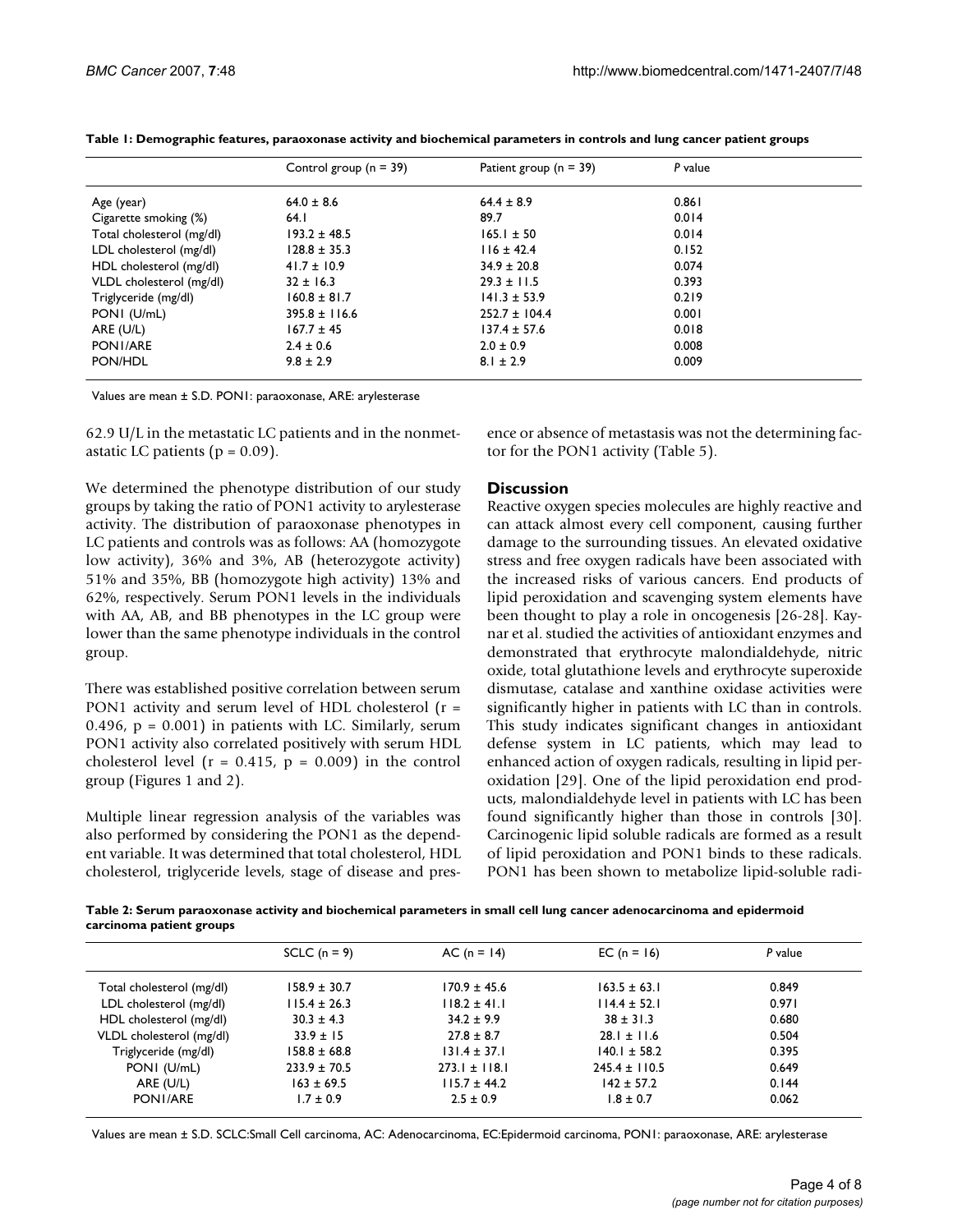|                         | Smoker controls $(n = 25)$ | Smoker LC patients $(n = 35)$ | P value |
|-------------------------|----------------------------|-------------------------------|---------|
| PONI (U/mL)             | $412.9 \pm 121.9$          | $263.8 \pm 104.5$             | 0.001   |
| ARE (U/L)               | $175.3 \pm 48.7$           | $143.6 \pm 57.3$              | 0.025   |
| HDL cholesterol (mg/dl) | $42.6 \pm 11.1$            | $32.6 \pm 8.6$                | 0.001   |
| PONI/HDL cholesterol    | $10 \pm 3.2$               | $8.3 \pm 3.3$                 | 0.047   |

**Table 3: Paraoxonase and arylesteraz activies in smoker controls and smoker lung cancer patients**

Values are mean ± S.D. LC: Lung cancer, PON1: paraoxonase, ARE: arylesterase

cals [15,31]. Serum PON1 activity was suggested to be inversely associated with oxidative stress in serum and macrophages and that PON1 deficiency results in increased oxidative stress [32]. In our study, serum PON1 activity was found to be significantly lower in patients with LC compared to healthy individuals. Some studies have established a positive correlation between PON1 mutations and the risk of cancer. However, the data are conflicting and other studies revealed no evidence for an association with malignancy. A case-control study which contains 177 patients by Lee et al. [33] showed that the risk of developing LC were significantly increased in individuals carrying the PON1 gene Q/Q genotype. It was also stated that, this correlation could not be established with the R/R or Q/R genotypes of the PON1 gene in this study. To the best of our knowledge, our study is the first to state the association between PON1 and LC in the English Literature. Similar to the aforementioned study, we observed that in LC patients, PON1 activity was reduced and not influenced by the cigarette smoking and metastasis status of subjects. In our study, we have not performed any genotypical analysis due to technical limitations. Kerridge et al. [34] found that PON1 BB gene (Arg 192 isoform) polymorphism was associated with risk of non-Hodgkin's lymphoma. A cohort study found no association between PON1 polymorphism and prostate cancer [35], whereas another case-control study demonstrated that men with PON192/QQ had a significantly increased risk for prostate cancer compared with PON192/RR genotype [36]. In a prospective study of Stevens et al. it was reported that L55 M PON1 genotype may have increased risk factor for breast cancer in postmenopausal women, whereas the Q192R single nucleotide polymorphism was not associated with breast cancer incidence [37]. The study of Kafadar et al. showed that serum PON1 activity is significantly lower in patients with high grade glioma and meningioma compared to control subjects [38]. Other investigators have not reported any significant differences in PON1 genotype distributions in patients with colorectal cancer comparison to healthy individuals [39].

In our study, we found decreased activities of PON1 and ARE enzymes in patients with LC comparison to the group of healthy individuals. To assess whether the observed reduction of PON1 activity was due to the reduced HDL level, we standardized the enzyme activity for HDL concentration (PON1/HDL) and found that the standardized enzyme activities were lower in patient group compared to the controls ( $p = 0.009$ ). Positive correlation was determined between serum PON1 activity and HDL cholesterol. These data indicate that PON1 activity changes are not entirely dependent on HDL concentration in this study group.

Lipid peroxidation, as a well-known index of ROS activity, is an oxidative stress associated with membrane lipid destruction. Previous studies have reported increased lipid peroxidation in cancer tissues, in serum and in erythrocytes of patients with LC [30,40,41]. The serum PON1 activity is highly variable and its regulation is complex. Moreover the mechanism of the reduction of serum PON1 activity in LC patients is not clearly understood. This reduction could be related to increased lipid peroxidation, since oxidized lipids are reported to inhibit PON1 activity [42]. In addition, the activity of PON1 has been reported to be significantly reduced in some conditions

**Table 4: Paraoxonase activity and biochemical parameters in metastatic and non-metastatic lung cancer patients**

|                           | Nonmetastatic LC patients (n=19) | Metastatic LC patients (n=20) | P value |
|---------------------------|----------------------------------|-------------------------------|---------|
| Total cholesterol (mg/dl) | $169.7 \pm 57.6$                 | $160.7 \pm 42.7$              | 0.66    |
| LDL cholesterol (mg/dl)   | $115.3 \pm 45.8$                 | $116.6 \pm 40.1$              | 0.94    |
| HDL cholesterol (mg/dl)   | $38.8 \pm 28.5$                  | $31.1 \pm 8.1$                | 0.62    |
| Triglyceride (mg/dl)      | $149.9 \pm 55.7$                 | $133.2 \pm 52.4$              | 0.41    |
| PONI (U/mL)               | $245.6 \pm 115.7$                | $259.5 \pm 94.9$              | 0.70    |
| ARE (U/L)                 | $120 \pm 47$                     | $153.9 \pm 62.9$              | 0.09    |

Values are mean ± S.D. LC: Lung cancer, PON1: paraoxonase, ARE: arylesterase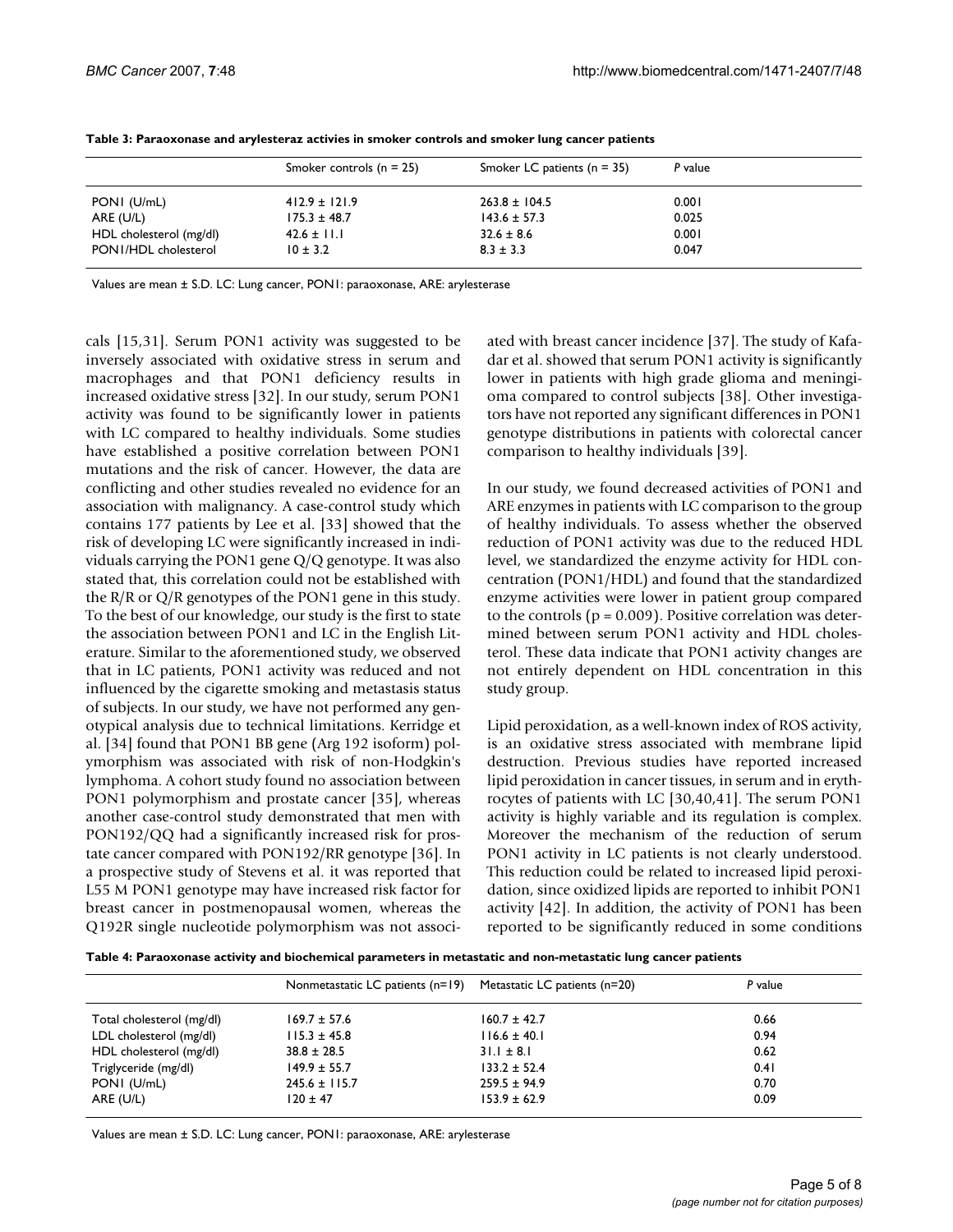

**Figure 1** Positive correlation between serum HDL concentration and PON1 activity in the LC group ( $r = 0.496$ ,  $p = 0.001$ ).

accompanying oxidative stress and inflammatory conditions, including rheumatoid arthritis, ulcerative colitis and Behcet's disease [43,44]. Similarly, reduced serum





PON1 activity in patients with LC could be a result of increased activity of ROS in LC. Cigarette smoking has also been shown to decrease serum PON1 levels and activity [45]. In our study, when smoking status of each group were considered, we found that in the smoker LC patients, serum PON1 and ARE activities was significantly lower compared with smoker healthy controls ( $p < 0.001$ ). Standardized enzyme activities of PON1/HDL were also lower in smoker patient group compared to smoker controls ( $p = 0.047$ ). These results suggest the reduction of PON1 activity in patients with LC was independent from cigarette smoking.

# **Conclusion**

This study showed that serum PON1 and ARE activities were significantly lower in LC patients compared to healthy subjects. These observations suggested the hypothesis that defects in the antioxidant system capacity and altered PON1 activity may be involved in the pathogenesis of LC. But, these preliminary results are needed to be verified by large numbered prospective studies to reveal the possible association between PON1 and LC.

# **Competing interests**

The author( $\overline{s}$ ) declare that they have no competing interests.

# **Authors' contributions**

ETE: Have made substantial contributions to conception, design, interpretation of data, and drafting the manuscript.

NM: Have made substantial contributions to acquisition of data and design of the study.

BA: Have been involved in drafting the manuscript and contributed to the intellectual content of the manuscript and design of the study.

FG: Have been involved in acquisition, analysis and interpretation of the data.

AK: Have contributed to the intellectual content of the manuscript.

SK: Have been involved in acquisition, statistical analysis of the data.

All authors read and approved the final manuscript.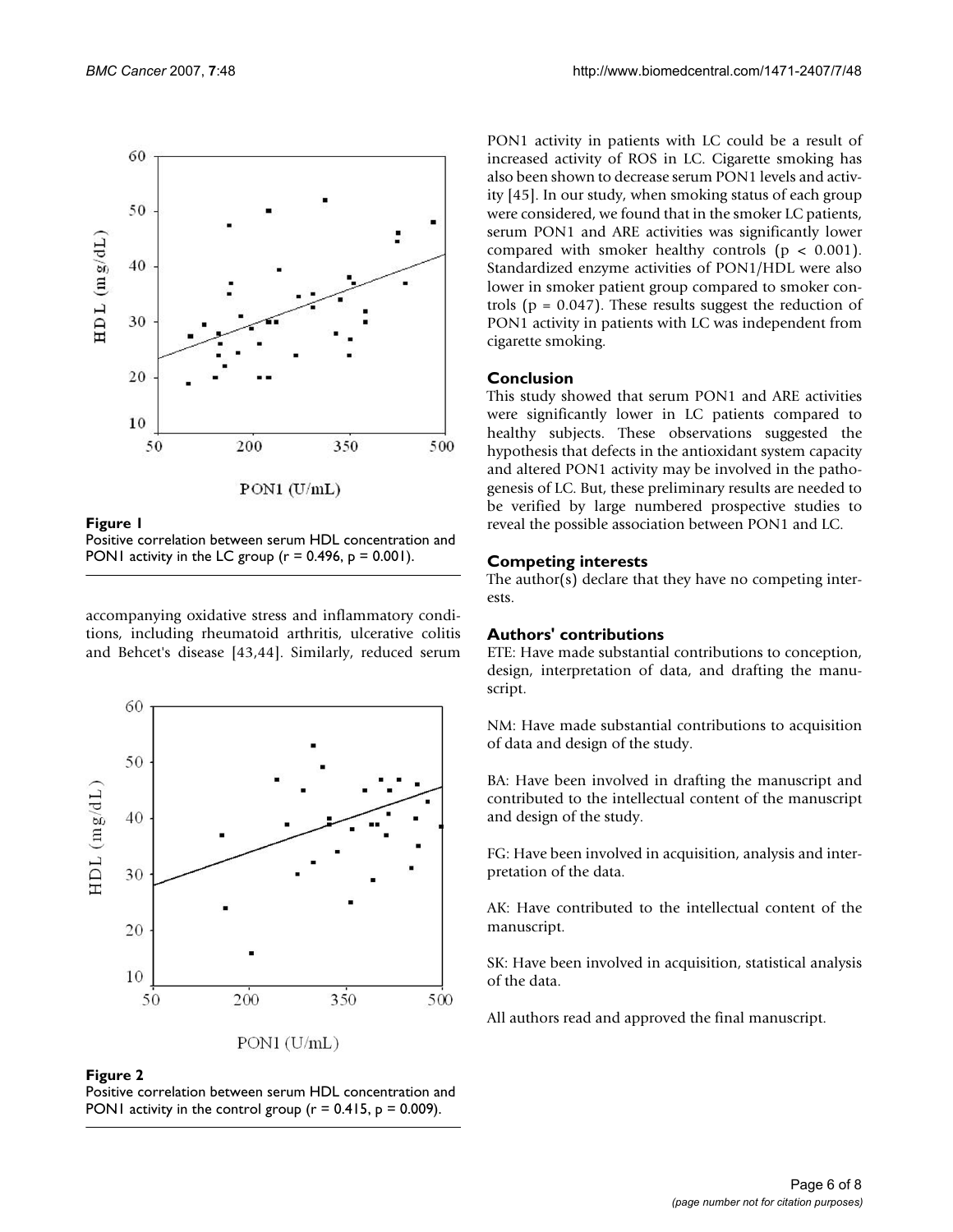|                         | Standardized Coefficients Beta |          | P     | 95% CI           |
|-------------------------|--------------------------------|----------|-------|------------------|
| 95% CI                  |                                |          |       |                  |
| Age                     | $-0.050$                       | $-0.650$ | 0.521 | $-2.4$ to 1.3    |
| Sex                     | 0.028                          | 0.356    | 0.725 | -85.9 to 121.9   |
| Total cholesterol       | 0.414                          | 1.754    | 0.092 | $-0.2$ to 1.9    |
| LDL cholesterol         | $-0.260$                       | $-1.115$ | 0.276 | $-1.8$ to 0.5    |
| <b>HDL</b> cholesterol  | $-0.118$                       | $-1.378$ | 0.181 | $-1.5$ to 0.3    |
| <b>VLDL</b> cholesterol | $-0.294$                       | $-1.415$ | 0.169 | $-1.4$ to 0.3    |
| Triglyceride            | 0.089                          | 0.447    | 0.659 | $-2.9$ to 4.5    |
| Stage                   | 0.248                          | 1.146    | 0.263 | $-26.7$ to 93.7  |
| Metastasis status       | $-0.266$                       | $-1.258$ | 0.220 | $-144$ . to 34.9 |

**Table 5: Multiple linear regression model with paraoxonase as the dependent variable**

CI: Confidence Interval

#### **Acknowledgements**

We are grateful to Vedat Bulut for critical reading, copyediting and reorganizing of the manuscript. This work was supported by Firat (Euphrates) University through its institutional facilities.

#### **References**

- 1. Hoffman PC, Mauer AM, Vokes EE: **[Lung cancer.](http://www.ncbi.nlm.nih.gov/entrez/query.fcgi?cmd=Retrieve&db=PubMed&dopt=Abstract&list_uids=10841143)** *Lancet* 2000, **355:**479-485.
- 2. Minna JD, Roth JA, Gazdar AF: **[Focus on lung cancer.](http://www.ncbi.nlm.nih.gov/entrez/query.fcgi?cmd=Retrieve&db=PubMed&dopt=Abstract&list_uids=12086887)** *Cancer Cell* 2002, **1:**49-52.
- 3. Behrend L, Henderson G, Zwacka RM: **[Reactive oxygen species in](http://www.ncbi.nlm.nih.gov/entrez/query.fcgi?cmd=Retrieve&db=PubMed&dopt=Abstract&list_uids=14641084) [oncogenic transformation.](http://www.ncbi.nlm.nih.gov/entrez/query.fcgi?cmd=Retrieve&db=PubMed&dopt=Abstract&list_uids=14641084)** *Biochem Soc Trans* 2003, **31:**1441-1444.
- 4. Cejas P, Casado E, Belda-Iniesta C, De Castro J, Espinosa E, Redondo A, Sereno M, Garcia-Cabezas MA, Vara JA, Dominguez-Caceres A, *et al.*: **[Implications of oxidative stress and cell membrane lipid](http://www.ncbi.nlm.nih.gov/entrez/query.fcgi?cmd=Retrieve&db=PubMed&dopt=Abstract&list_uids=15280629) [peroxidation in human cancer \(Spain\).](http://www.ncbi.nlm.nih.gov/entrez/query.fcgi?cmd=Retrieve&db=PubMed&dopt=Abstract&list_uids=15280629)** *Cancer Causes Control* 2004, **15:**707-719.
- 5. Goldstein BD, Witz G: **[Free radicals and carcinogenesis.](http://www.ncbi.nlm.nih.gov/entrez/query.fcgi?cmd=Retrieve&db=PubMed&dopt=Abstract&list_uids=2074048)** *Free Radic Res Commun* 1990, **11:**3-10.
- 6. Ames BN: **[Dietary carcinogens and anticarcinogens. Oxygen](http://www.ncbi.nlm.nih.gov/entrez/query.fcgi?cmd=Retrieve&db=PubMed&dopt=Abstract&list_uids=6351251) [radicals and degenerative diseases.](http://www.ncbi.nlm.nih.gov/entrez/query.fcgi?cmd=Retrieve&db=PubMed&dopt=Abstract&list_uids=6351251)** *Science* 1983, **221:**1256-1264.
- 7. Aviram M, Rosenblat M, Bisgaier CL, Newton RS, Primo-Parmo SL, La Du BN: **[Paraoxonase inhibits high-density lipoprotein oxida](http://www.ncbi.nlm.nih.gov/entrez/query.fcgi?cmd=Retrieve&db=PubMed&dopt=Abstract&list_uids=9541487)[tion and preserves its functions. A possible peroxidative role](http://www.ncbi.nlm.nih.gov/entrez/query.fcgi?cmd=Retrieve&db=PubMed&dopt=Abstract&list_uids=9541487) [for paraoxonase.](http://www.ncbi.nlm.nih.gov/entrez/query.fcgi?cmd=Retrieve&db=PubMed&dopt=Abstract&list_uids=9541487)** *J Clin Invest* 1998, **101:**1581-1590.
- 8. Mackness MI, Arrol S, Durrington PN: **[Paraoxonase prevents](http://www.ncbi.nlm.nih.gov/entrez/query.fcgi?cmd=Retrieve&db=PubMed&dopt=Abstract&list_uids=1650712) [accumulation of lipoperoxides in low-density lipoprotein.](http://www.ncbi.nlm.nih.gov/entrez/query.fcgi?cmd=Retrieve&db=PubMed&dopt=Abstract&list_uids=1650712)** *FEBS Lett* 1991, **286:**152-154.
- 9. Li HL, Liu DP, Liang CC: **[Paraoxonase gene polymorphisms, oxi](http://www.ncbi.nlm.nih.gov/entrez/query.fcgi?cmd=Retrieve&db=PubMed&dopt=Abstract&list_uids=14551701)[dative stress, and diseases.](http://www.ncbi.nlm.nih.gov/entrez/query.fcgi?cmd=Retrieve&db=PubMed&dopt=Abstract&list_uids=14551701)** *J Mol Med* 2003, **81:**766-779.
- 10. Gan KN, Smolen A, Eckerson HW, La Du BN: **[Purification of](http://www.ncbi.nlm.nih.gov/entrez/query.fcgi?cmd=Retrieve&db=PubMed&dopt=Abstract&list_uids=1673382) [human serum paraoxonase/arylesterase. Evidence for one](http://www.ncbi.nlm.nih.gov/entrez/query.fcgi?cmd=Retrieve&db=PubMed&dopt=Abstract&list_uids=1673382) [esterase catalyzing both activities.](http://www.ncbi.nlm.nih.gov/entrez/query.fcgi?cmd=Retrieve&db=PubMed&dopt=Abstract&list_uids=1673382)** *Drug Metab Dispos* 1991, **19:**100-106.
- 11. Aynacioglu AS, Cascorbi I, Mrozikiewicz PM, Nacak M, Tapanyigit EE, Roots I: **[Paraoxonase 1 mutations in a Turkish population.](http://www.ncbi.nlm.nih.gov/entrez/query.fcgi?cmd=Retrieve&db=PubMed&dopt=Abstract&list_uids=10373401)** *Toxicol Appl Pharmacol* 1999, **157:**174-177.
- Humbert R, Adler DA, Disteche CM, Hassett C, Omiecinski CJ, Furlong CE: **[The molecular basis of the human serum paraoxo](http://www.ncbi.nlm.nih.gov/entrez/query.fcgi?cmd=Retrieve&db=PubMed&dopt=Abstract&list_uids=8098250)[nase activity polymorphism.](http://www.ncbi.nlm.nih.gov/entrez/query.fcgi?cmd=Retrieve&db=PubMed&dopt=Abstract&list_uids=8098250)** *Nat Genet* 1993, **3:**73-76.
- 13. Nevin DN, Zambon A, Furlong CE, Richter RJ, Humbert R, Hokanson JE, Brunzell JD: **[Paraoxonase genotypes, lipoprotein lipase](http://www.ncbi.nlm.nih.gov/entrez/query.fcgi?cmd=Retrieve&db=PubMed&dopt=Abstract&list_uids=8857920) [activity, and HDL.](http://www.ncbi.nlm.nih.gov/entrez/query.fcgi?cmd=Retrieve&db=PubMed&dopt=Abstract&list_uids=8857920)** *Arterioscler Thromb Vasc Biol* 1996, **16:**1243-1249.
- 14. Geldmacher-von Mallinckrodt M, Diepgen TL, Duhme C, Hommel G: **[A study of the polymorphism and ethnic distribution differ](http://www.ncbi.nlm.nih.gov/entrez/query.fcgi?cmd=Retrieve&db=PubMed&dopt=Abstract&list_uids=6318563)[ences of human serum paraoxonase.](http://www.ncbi.nlm.nih.gov/entrez/query.fcgi?cmd=Retrieve&db=PubMed&dopt=Abstract&list_uids=6318563)** *Am J Phys Anthropol* 1983, **62:**235-241.
- 15. Mackness B, Durrington PN, Mackness MI: **[Human serum paraox](http://www.ncbi.nlm.nih.gov/entrez/query.fcgi?cmd=Retrieve&db=PubMed&dopt=Abstract&list_uids=9703197)[onase.](http://www.ncbi.nlm.nih.gov/entrez/query.fcgi?cmd=Retrieve&db=PubMed&dopt=Abstract&list_uids=9703197)** *Gen Pharmacol* 1998, **31:**329-336.
- 16. Durrington PN, Mackness B, Mackness MI: **[Paraoxonase and](http://www.ncbi.nlm.nih.gov/entrez/query.fcgi?cmd=Retrieve&db=PubMed&dopt=Abstract&list_uids=11304460) [atherosclerosis.](http://www.ncbi.nlm.nih.gov/entrez/query.fcgi?cmd=Retrieve&db=PubMed&dopt=Abstract&list_uids=11304460)** *Arterioscler Thromb Vasc Biol* 2001, **21:**473-480.
- 17. Mackness MI, Mackness B, Durrington PN: **[Paraoxonase and cor](http://www.ncbi.nlm.nih.gov/entrez/query.fcgi?cmd=Retrieve&db=PubMed&dopt=Abstract&list_uids=12573363)[onary heart disease.](http://www.ncbi.nlm.nih.gov/entrez/query.fcgi?cmd=Retrieve&db=PubMed&dopt=Abstract&list_uids=12573363)** *Atheroscler Suppl* 2002, **3:**49-55.
- 18. Ayub A, Mackness MI, Arrol S, Mackness B, Patel J, Durrington PN: **[Serum paraoxonase after myocardial infarction.](http://www.ncbi.nlm.nih.gov/entrez/query.fcgi?cmd=Retrieve&db=PubMed&dopt=Abstract&list_uids=9974415)** *Arterioscler Thromb Vasc Biol* 1999, **19:**330-335.
- 19. Mackness MI, Harty D, Bhatnagar D, Winocour PH, Arrol S, Ishola M, Durrington PN: **[Serum paraoxonase activity in familial hyper](http://www.ncbi.nlm.nih.gov/entrez/query.fcgi?cmd=Retrieve&db=PubMed&dopt=Abstract&list_uids=1651732)[cholesterolaemia and insulin-dependent diabetes mellitus.](http://www.ncbi.nlm.nih.gov/entrez/query.fcgi?cmd=Retrieve&db=PubMed&dopt=Abstract&list_uids=1651732)** *Atherosclerosis* 1991, **86:**193-199.
- 20. Akcay MN, Yilmaz I, Polat MF, Akcay G: **[Serum paraoxonase lev](http://www.ncbi.nlm.nih.gov/entrez/query.fcgi?cmd=Retrieve&db=PubMed&dopt=Abstract&list_uids=15244199)[els in gastric cancer.](http://www.ncbi.nlm.nih.gov/entrez/query.fcgi?cmd=Retrieve&db=PubMed&dopt=Abstract&list_uids=15244199)** *Hepatogastroenterology* 2003, **50(Suppl 2):**cclxxiii-cclxxv.
- 21. Akcay MN, Polat MF, Yilmaz I, Akcay G: **[Serum paraoxonase lev](http://www.ncbi.nlm.nih.gov/entrez/query.fcgi?cmd=Retrieve&db=PubMed&dopt=Abstract&list_uids=15244186)[els in pancreatic cancer.](http://www.ncbi.nlm.nih.gov/entrez/query.fcgi?cmd=Retrieve&db=PubMed&dopt=Abstract&list_uids=15244186)** *Hepatogastroenterology* 2003, **50(Suppl 2):**ccxxv-ccxxvii.
- 22. Weber WW: **[Influence of heredity on human sensitivity to](http://www.ncbi.nlm.nih.gov/entrez/query.fcgi?cmd=Retrieve&db=PubMed&dopt=Abstract&list_uids=7789356) [environmental chemicals.](http://www.ncbi.nlm.nih.gov/entrez/query.fcgi?cmd=Retrieve&db=PubMed&dopt=Abstract&list_uids=7789356)** *Environ Mol Mutagen* 1995, **25(Suppl 26):**102-114.
- 23. Juretic D, Tadijanovic M, Rekic B, Simeon-Rudolf V, Reiner E, Baricic M: **[Serum paraoxonase activities in hemodialyzed uremic](http://www.ncbi.nlm.nih.gov/entrez/query.fcgi?cmd=Retrieve&db=PubMed&dopt=Abstract&list_uids=11259735) [patients: cohort study.](http://www.ncbi.nlm.nih.gov/entrez/query.fcgi?cmd=Retrieve&db=PubMed&dopt=Abstract&list_uids=11259735)** *Croat Med J* 2001, **42:**146-150.
- 24. Haagen L, Brock A: **[A new automated method for phenotyping](http://www.ncbi.nlm.nih.gov/entrez/query.fcgi?cmd=Retrieve&db=PubMed&dopt=Abstract&list_uids=1525262) [arylesterase \(EC 3.1.1.2\) based upon inhibition of enzymatic](http://www.ncbi.nlm.nih.gov/entrez/query.fcgi?cmd=Retrieve&db=PubMed&dopt=Abstract&list_uids=1525262) [hydrolysis of 4-nitrophenyl acetate by phenyl acetate.](http://www.ncbi.nlm.nih.gov/entrez/query.fcgi?cmd=Retrieve&db=PubMed&dopt=Abstract&list_uids=1525262)** *Eur J Clin Chem Clin Biochem* 1992, **30:**391-395.
- 25. Eckerson HW, Wyte CM, La Du BN: **[The human serum paraox](http://www.ncbi.nlm.nih.gov/entrez/query.fcgi?cmd=Retrieve&db=PubMed&dopt=Abstract&list_uids=6316781)[onase/arylesterase polymorphism.](http://www.ncbi.nlm.nih.gov/entrez/query.fcgi?cmd=Retrieve&db=PubMed&dopt=Abstract&list_uids=6316781)** *Am J Hum Genet* 1983, **35:**1126-1138.
- 26. Valko M, Rhodes CJ, Moncol J, Izakovic M, Mazur M: **[Free radicals,](http://www.ncbi.nlm.nih.gov/entrez/query.fcgi?cmd=Retrieve&db=PubMed&dopt=Abstract&list_uids=16430879) [metals and antioxidants in oxidative stress-induced cancer.](http://www.ncbi.nlm.nih.gov/entrez/query.fcgi?cmd=Retrieve&db=PubMed&dopt=Abstract&list_uids=16430879)** *Chem Biol Interact* 2006, **160:**1-40.
- 27. Valko M, Izakovic M, Mazur M, Rhodes CJ, Telser J: **[Role of oxygen](http://www.ncbi.nlm.nih.gov/entrez/query.fcgi?cmd=Retrieve&db=PubMed&dopt=Abstract&list_uids=15646026) [radicals in DNA damage and cancer incidence.](http://www.ncbi.nlm.nih.gov/entrez/query.fcgi?cmd=Retrieve&db=PubMed&dopt=Abstract&list_uids=15646026)** *Mol Cell Biochem* 2004, **266:**37-56.
- 28. Dreher D, Junod AF: **[Role of oxygen free radicals in cancer](http://www.ncbi.nlm.nih.gov/entrez/query.fcgi?cmd=Retrieve&db=PubMed&dopt=Abstract&list_uids=8695238) [development.](http://www.ncbi.nlm.nih.gov/entrez/query.fcgi?cmd=Retrieve&db=PubMed&dopt=Abstract&list_uids=8695238)** *Eur J Cancer* 1996, **32A:**30-38.
- 29. Kaynar H, Meral M, Turhan H, Keles M, Celik G, Akcay F: **[Glutath](http://www.ncbi.nlm.nih.gov/entrez/query.fcgi?cmd=Retrieve&db=PubMed&dopt=Abstract&list_uids=16112416)ione peroxidase, glutathione-S-transferase, catalase, xan[thine oxidase, Cu-Zn superoxide dismutase activities, total](http://www.ncbi.nlm.nih.gov/entrez/query.fcgi?cmd=Retrieve&db=PubMed&dopt=Abstract&list_uids=16112416) glutathione, nitric oxide, and malondialdehyde levels in erythrocytes of patients with small cell and non-small cell [lung cancer.](http://www.ncbi.nlm.nih.gov/entrez/query.fcgi?cmd=Retrieve&db=PubMed&dopt=Abstract&list_uids=16112416)** *Cancer Lett* 2005, **227:**133-139.
- 30. Gonenc A, Ozkan Y, Torun M, Simsek B: **[Plasma malondialde](http://www.ncbi.nlm.nih.gov/entrez/query.fcgi?cmd=Retrieve&db=PubMed&dopt=Abstract&list_uids=11350537)[hyde \(MDA\) levels in breast and lung cancer patients.](http://www.ncbi.nlm.nih.gov/entrez/query.fcgi?cmd=Retrieve&db=PubMed&dopt=Abstract&list_uids=11350537)** *J Clin Pharm Ther* 2001, **26:**141-144.
- 31. Davies HG, Richter RJ, Keifer M, Broomfield CA, Sowalla J, Furlong CE: **[The effect of the human serum paraoxonase polymor](http://www.ncbi.nlm.nih.gov/entrez/query.fcgi?cmd=Retrieve&db=PubMed&dopt=Abstract&list_uids=8896566)[phism is reversed with diazoxon, soman and sarin.](http://www.ncbi.nlm.nih.gov/entrez/query.fcgi?cmd=Retrieve&db=PubMed&dopt=Abstract&list_uids=8896566)** *Nat Genet* 1996, **14:**334-336.
- 32. Rozenberg O, Rosenblat M, Coleman R, Shih DM, Aviram M: **[Paraoxonase \(PON1\) deficiency is associated with increased](http://www.ncbi.nlm.nih.gov/entrez/query.fcgi?cmd=Retrieve&db=PubMed&dopt=Abstract&list_uids=12633754) macrophage oxidative stress: studies in PON1-knockout [mice.](http://www.ncbi.nlm.nih.gov/entrez/query.fcgi?cmd=Retrieve&db=PubMed&dopt=Abstract&list_uids=12633754)** *Free Radic Biol Med* 2003, **34:**774-784.
- Lee CH, Lee KY, Choe KH, Hong YC, Kim YD, Kang JW, Kim H: **[\[Effects of oxidative DNA damage induced by polycyclic aro](http://www.ncbi.nlm.nih.gov/entrez/query.fcgi?cmd=Retrieve&db=PubMed&dopt=Abstract&list_uids=16323636)[matic hydrocarbons and genetic polymorphism of the](http://www.ncbi.nlm.nih.gov/entrez/query.fcgi?cmd=Retrieve&db=PubMed&dopt=Abstract&list_uids=16323636)**